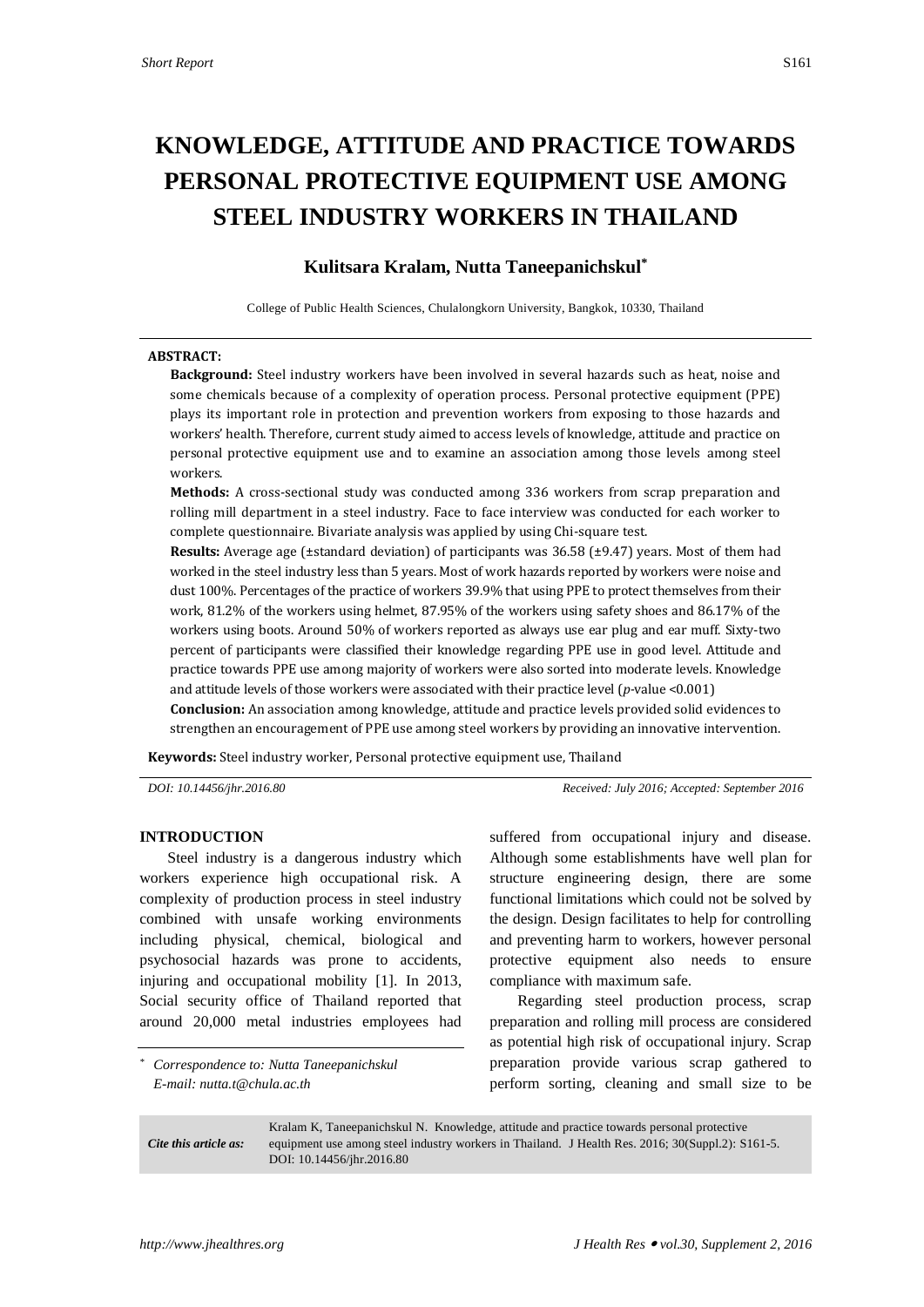smaller in order to prepare for melting iron. Rolling mill is a process of steel rebar into different sizes. The iron rolled out a long coil by coiler and the steel coil. Workers have to stretch iron to a straight line. Working characteristic in both process require high personal protective gears for injury protection [\[1\]](#page-4-0).

Personal protective equipment (PPE) designed to reduce the risks associated with industrial injuries. In addition, industrial employees are required to provide PPE and training for their workers to help reduce the risk of worker injuries and chemical exposure [\[2,](#page-4-1) [3\]](#page-4-2). Encouraging PPE use among steel workers depends on their appropriate attitude towards the health risks, which associated with knowledge about the danger and harmful effects of their work characteristic [\[4\]](#page-4-3).

Few studies had been focused on a relationship between knowledge, attitude and practice related to PPE use among steel industry workers in Thailand. Therefore, this study aimed to 1) assess the levels of knowledge, attitude and practice on personal protective equipment use among of steel industry workers and 2) examine associations of knowledge and attitude with practice for personal protective equipment use among steel industry workers.

# **MATERIALS AND METHOD**

#### **Questionnaire**

Questionnaire was developed from previous study [5]. The questionnaire was composed of sociodemographic, job characteristic and knowledge attitude and practice regarding personal protective equipment use. Knowledge was focused on workers' understanding about hazards in their working process and properties of each gears. Total scores were classified into 3 levels using bloom's cut point which were good knowledge (80-100% of total score; 13 - 16 scores), moderate knowledge  $(60 - 80\%; 10 - 12$  scores) and poor knowledge (< 60%; 0 - 9 scores). Attitude regarding PPE use was tested workers' perception of the use. The 5-likert scale was used to estimate for each item. Total scores of attitude were grouped into 3 levels by percentile. Total scores more than  $75<sup>th</sup>$  percentile  $(43-60 \text{ scores})$ ,  $25^{\text{th}} - 75^{\text{th}}$  percentile  $(38-42 \text{ scores})$ , and less than  $25<sup>th</sup>$  percentile (0-37 scores) were good, moderate and poor attitude respectively. The part of practice was constructed based on a basic requirement of PPE in the industry. Each PPE item were checkboxes for the answer of never  $(0 \text{ point})$ , occasionally (1 point) and always (2 points). Total scores of attitude were grouped into 3 levels by

percentile. Total scores more than 75<sup>th</sup> percentile  $(27 - 38 \text{ scores}), 25^{\text{th}} - 75^{\text{th}} \text{ percentile} (21 - 26)$ scores), and less than  $25<sup>th</sup>$  percentile (0 - 20 scores) were good, moderate and poor practices respectively.

#### **The survey**

A cross-sectional study was conducted during May - June 2016. All workers whom met inclusion criteria in scrap preparation department and rolling mill department in steel industry were participated in this study. Scrap preparation department and rolling mill department were chosen because both departments showed a higher rate of accidents than other departments. Data were gathered from the workers by a face-to-face confidential interview at the worksite by researcher and well-trained researcher assistants who had work experience in safety and environmental. Totally, 336 workers were completed interview.

#### **Statistical analysis**

The licensed SPSS software for windows version 16 was used in analysis. Frequency tables of demographic characteristics, knowledge, attitudes and practices were tabulated. Normality test was performed before analysis inferential statistic. Chi square test was applied to test association between knowledge and attitude, knowledge and practice, and attitude and practice. In this analysis, p-value of less than 0.05 and 0.01 were considered to be statistical significant.

#### **Ethical consideration**

This study was approved by the Ethic Review Committee for Research Involving Human Research Subjects, Health Science Group, Chulalongkorn University with the certified code COA No.094/2559.

#### **RESULTS**

From 350 participated steel industry workers, 167 of them worked in scrap preparation department and 169 of them were in rolling mill department. The majority of workers were male (95.8%). The mean age of workers was 36.58 years with a standard deviation of 9.478. The age ranged from 22 to 53 years. Table 1 shows mean (±standard deviation) of work experience of workers was 9.18  $(\pm 7.35)$ . Most of them (53.9%) had work experience range from 1 to 5 years. Around ninety percent of workers work for 8 hours in each day.

Distribution of knowledge regarding using personal protective equipment of the workers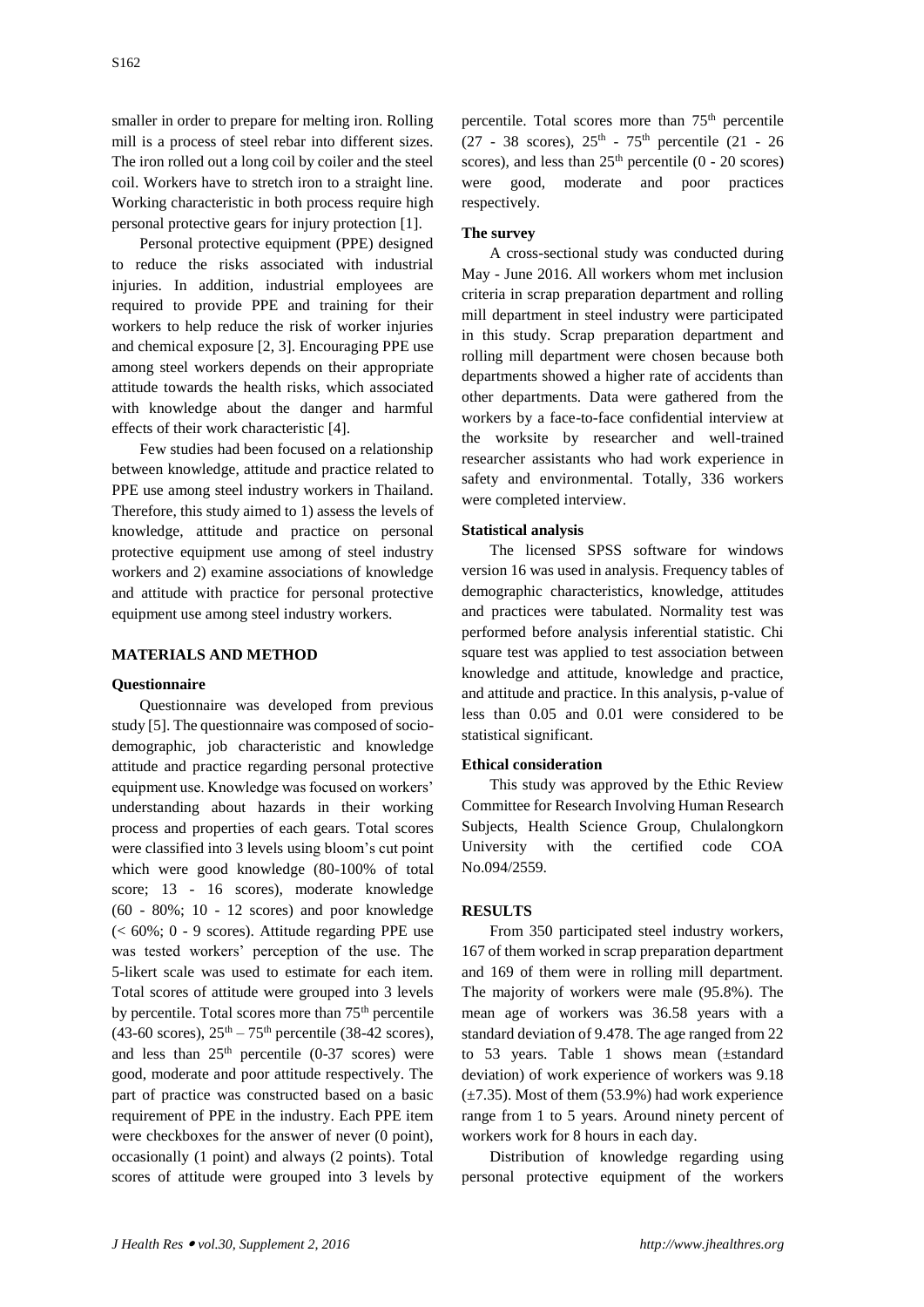**Table 1** Job characteristics and working experience of steel workers

| <b>Characteristics</b>       | <b>Number</b> | Percentage |  |
|------------------------------|---------------|------------|--|
|                              | $(n=336)$     | (%)        |  |
| <b>Department</b>            |               |            |  |
| Scrap preparation            | 167           | 49.7       |  |
| Rolling mill                 | 169           | 50.3       |  |
| Work experience              |               |            |  |
| $1 - 5$                      | 181           | 53.9       |  |
| $6 - 14$                     | 70            | 20.8       |  |
| $15 - 26$                    | 85            | 25.3       |  |
| Mean = $9.1$ SD = $7.349$    |               |            |  |
| Median $= 5.00$              |               |            |  |
| Average working time per day |               |            |  |
| 8 hr.                        | 308           | 91.7       |  |
| 9 hr.                        | 28            | 8.3        |  |

**Table 2** Knowledge, attitude and practice regarding personal protective equipment use among steel workers

|                        | $\mathbf n$ | Percentage $(\% )$ |  |
|------------------------|-------------|--------------------|--|
| <b>Knowledge level</b> |             |                    |  |
| Good                   | 209         | 62.2               |  |
| Moderate               | 113         | 33.6               |  |
| Poor                   | 14          | 4.2                |  |
| <b>Attitude level</b>  |             |                    |  |
| Good                   | 78          | 23.2               |  |
| Moderate               | 161         | 47.9               |  |
| Poor                   | 97          | 28.9               |  |
| <b>Practice level</b>  |             |                    |  |
| Good                   | 72          | 21.4               |  |
| Moderate               | 159         | 47.3               |  |
| Poor                   | 105         | 31.2               |  |

**Table 3** Association between knowledge, attitudes and practice levels among steel industrial workers

| Factor                 | <b>Practice level</b> |                  | Chi-square   |          |                 |
|------------------------|-----------------------|------------------|--------------|----------|-----------------|
|                        | Low $(\% )$           | Moderate $(\% )$ | High $(\% )$ | $\chi^2$ | <i>p</i> -value |
| <b>Knowledge level</b> |                       |                  |              |          |                 |
| Low                    | 11(3.3)               | 1(0.3)           | 2(0.6)       | 116.308* | < 0.001         |
| Moderate               | 68 (20.2)             | 34(10.1)         | 11(3.3)      |          |                 |
| High                   | 28(8.3)               | 60(17.9)         | 121(36.0)    |          |                 |
| Attitude level         |                       |                  |              |          |                 |
| Low                    | 43(12.8)              | 6(1.8)           | 48 (14.3)    | 1.283    | < 0.001         |
| Moderate               | 50 (14.9)             | 29(8.6)          | 82 (24.4)    |          |                 |
| High                   | 14(4.2)               | 60(17.9)         | 4(1.2)       |          |                 |
|                        |                       |                  |              |          |                 |

\*Fisher's Exact Test

**Table 4** Association between knowledge and attitudes levels among steel industrial workers

| Factor                 |             | Attitude level   |              |           |                 |
|------------------------|-------------|------------------|--------------|-----------|-----------------|
|                        | Low $(\% )$ | Moderate $(\% )$ | High $(\% )$ | $\chi^2$  | <i>p</i> -value |
| <b>Knowledge level</b> |             |                  |              |           |                 |
| Low                    | 3(0.9)      | 1(0.3)           | 10(3.0)      | $25.445*$ | < 0.001         |
| Moderate               | 42(12.5)    | 51(47.6)         | 20(11.0)     |           |                 |
| High                   | 52(15.5)    | 109(32.4)        | 48 (14.3)    |           |                 |

\*Fisher's Exact Test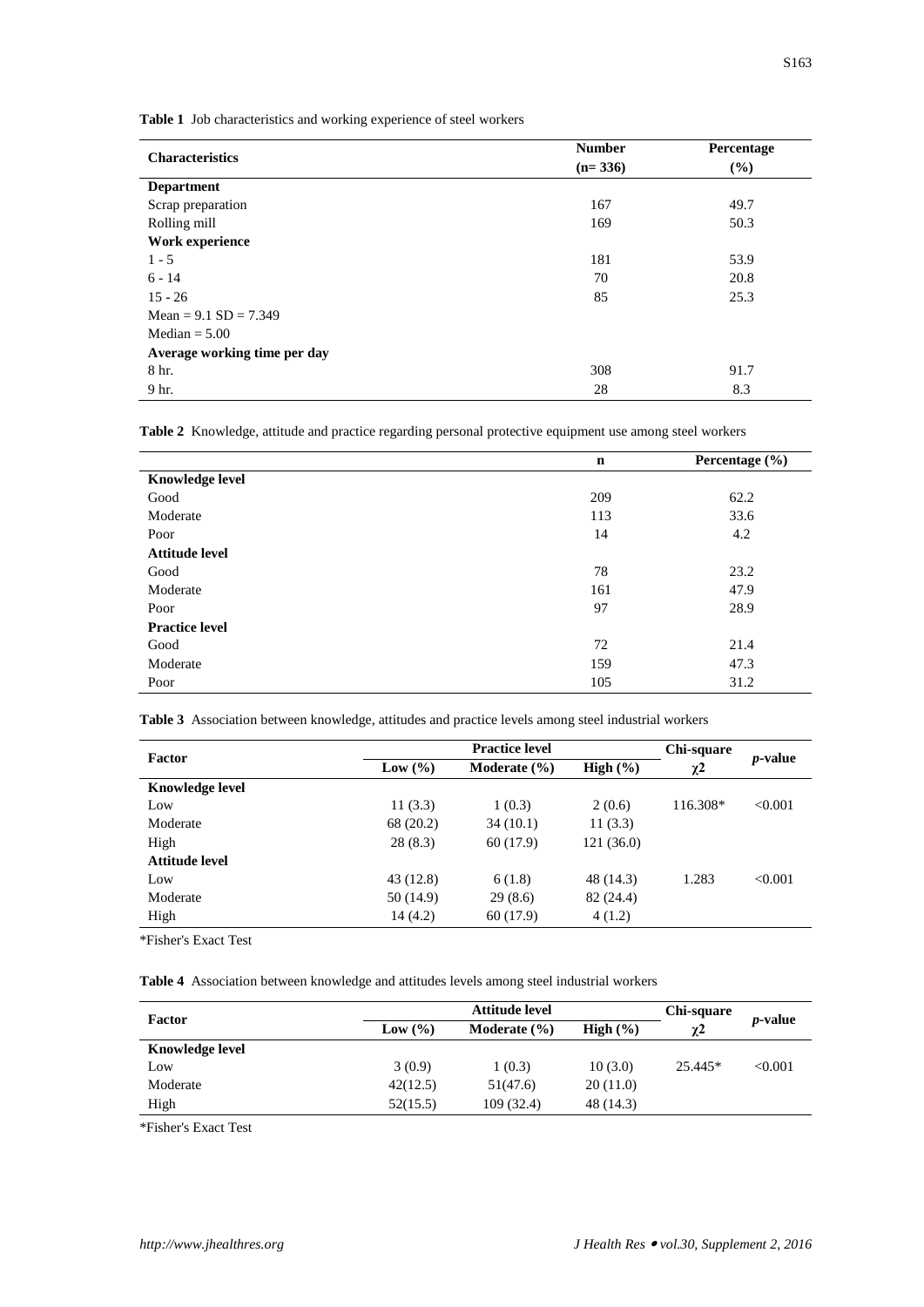showed that 62.2% of subjects had good knowledge while only 4.2% had poor knowledge. For attitude level regarding PPE use, most of workers (47.9%) had moderate level. Twenty-three percent of them had good attitude level. Some worker (11.9%) agreed that they could work without personal protective equipment. However, some of them (17.3%) though that PPE is not enough for selfprotection from hazards. Around 15% of workers agreed that PPE was waste of money. Majority of workers had moderate practice level. 21.4% and 31.2% of them had good and poor practice as shown in Table 2. Most of workers had reported as "always" wearing helmet (81.2%) and safety shoe (85.4%) while half of them always wore safety glasses and ear plug/ear muff. However, ten percent of workers had never worn safety shoe.

Table 3 presented association between levels of knowledge, attitudes and practices regarding using personal protective equipment use among steel workers. Results showed that workers' practice was associated with their knowledge and attitude regarding PPE use (*p-*value <0.001). Additionally, knowledge was statistically significant associated with workers' attitude (*p*-value <0.001) (Table 4).

# **DISCUSSION**

Steel industry involves various processes. Scrap preparation and rolling mill process were considered as the most dangerous sectors because of higher accident incidence rate. Regarding to steel industry process, workers are able to expose to physical and chemical hazards in scarp preparation and rolling mill process. During preparation of steel for melting process, workers prepare iron through sorting, cleaning and cutting iron to be smaller size. Comparing with other processes in steel work, scarp preparation and rolling mill seems to be man-made procedure. Therefore, unawareness of workers leads to several health consequences.

Finding from this study found that most of steel workers had high knowledge regarding PPE use whereas their attitude and practice were found in moderate level. Additionally, level of practice on using personal protective equipment was significant association with knowledge and attitude. Several KAP studies were conducted with different categories of workers. However, current study was specifically KAP study to the high risk workers in steel workers.

Regarding to the results, steel workers had good knowledge regarding PPE use because of a training

program provided by industry's occupational health office. According to Thailand revises laws concerning health and safety at work (Part II) – The Safety, Health and Workplace Act (2011), all workers have to be trained how to use PPE before starting their job. Consequently, results from current suggested that training might not be effectiveness because training could not drive workers' attitude and practice. Around 40 percent of this study neutrally agreed to work without PPE. Furthermore, most of worker (72.9%) neutral agreed that only PPE did not enough for self-protection. For PPE use among steel workers in this study, only foot protection of basic PPE (head, foot and face protection) had been reported as never use. However, safety shoes are considered as an important protective gear for steel worker. Additionally, half of workers reported as sometimes use for face protection. Yu and colleagues showed that safe practice did not rely on workers' knowledge and attitude but was depended on safety precaution and supported by information from supervisors [\[5\]](#page-4-4). An availability of PPE in the industry was another influencing factors on workers' practice. A study of salt workers in India pointed out that workers PPE use level was low because the devices was not provided by the manufacturers [\[6\]](#page-4-5). There are several suggestions and recommendations to improve workers' knowledge, attitude and practice. If workers receive more information about hazards of steel industry, they may be aware of their practice on using personal protective equipment. Workers' family, colleague, supervisor or manager may play as an importance role for encouraging PPE use.

## **CONCLUSION**

The results of this study found that most of steel workers had good knowledge whereas their attitude was moderate. Concerning on their practice, study showed that steel workers practice was statistically significant with their attitude and practice. However, practice regarding PPE use among steel workers was fallen into moderate level. Therefore, steel factories should be considered to strengthen an encouragement of PPE use among workers by providing an innovative intervention. An increasing knowledge might reflect workers' attitude and practice regarding PPE use.

# **ACKNOWLEDGEMENT**

This study was supported by Chulalongkorn